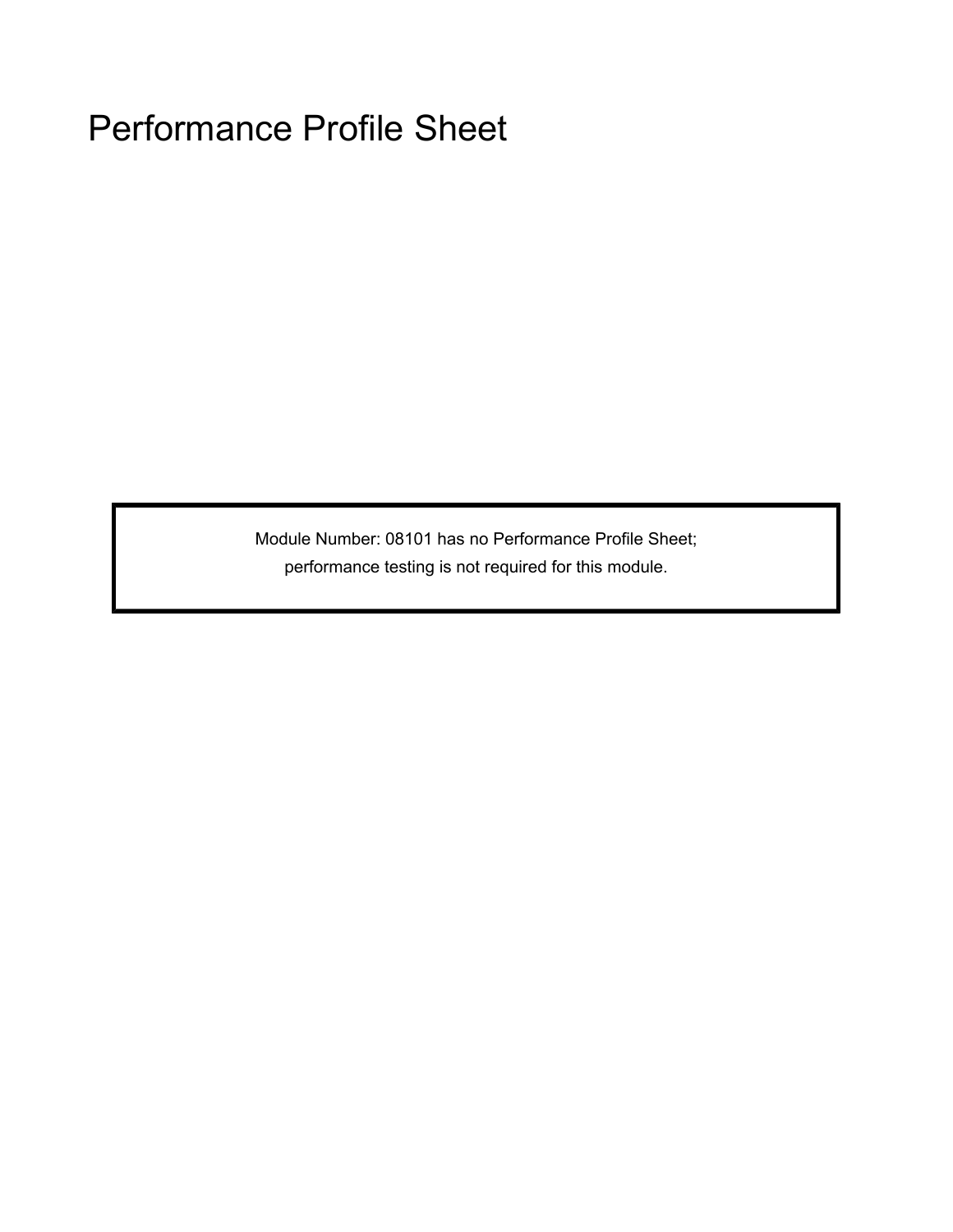Craft: Pipefitting Level 1 Module: 08102 Module Title: Pipefitting Hand Tools TRAINEE NAME: \_\_\_\_\_\_\_\_\_\_\_\_\_\_\_\_\_\_\_\_\_\_\_\_\_\_\_\_\_\_\_\_\_\_\_\_\_\_\_\_\_\_\_\_\_\_\_\_\_\_

TRAINING PROGRAM SPONSOR: \_\_\_\_\_\_\_\_\_\_\_\_\_\_\_\_\_\_\_\_\_\_\_\_\_\_\_\_\_\_\_\_\_\_\_\_

INSTRUCTOR: \_\_\_\_\_\_\_\_\_\_\_\_\_\_\_\_\_\_\_\_\_\_\_\_\_\_\_\_\_\_\_\_\_\_\_\_\_\_\_\_\_\_\_\_\_\_\_\_\_\_\_\_

## **Rating Levels:**

- (1) Passed: performed task
- (2) Failed: did not perform task

Be sure to list the date the testing for each task was completed.

## **Recognition:**

When testing for the NCCER Training Program, record performance testing results and submit them to your Training Program Sponsor through the Registry System.

| <b>OBJECTIVE</b> | <b>TASK</b>                                            | <b>RATING</b> | <b>DATE</b> | <b>START</b><br><b>TIME</b> | <b>END TIME</b> |
|------------------|--------------------------------------------------------|---------------|-------------|-----------------------------|-----------------|
| 1                | Identify various pipefitting hand tools.               |               |             |                             |                 |
| 1                | Secure a section of pipe in a vise and pipe<br>stand.  |               |             |                             |                 |
| 1                | Demonstrate the proper use of a<br>wraparound.         |               |             |                             |                 |
| 1                | Demonstrate the proper use of two of the<br>following: |               |             |                             |                 |
|                  | • Straight pipe wrenches                               |               |             |                             |                 |
|                  | • Offset pipe wrenches                                 |               |             |                             |                 |
|                  | • Strap wrenches                                       |               |             |                             |                 |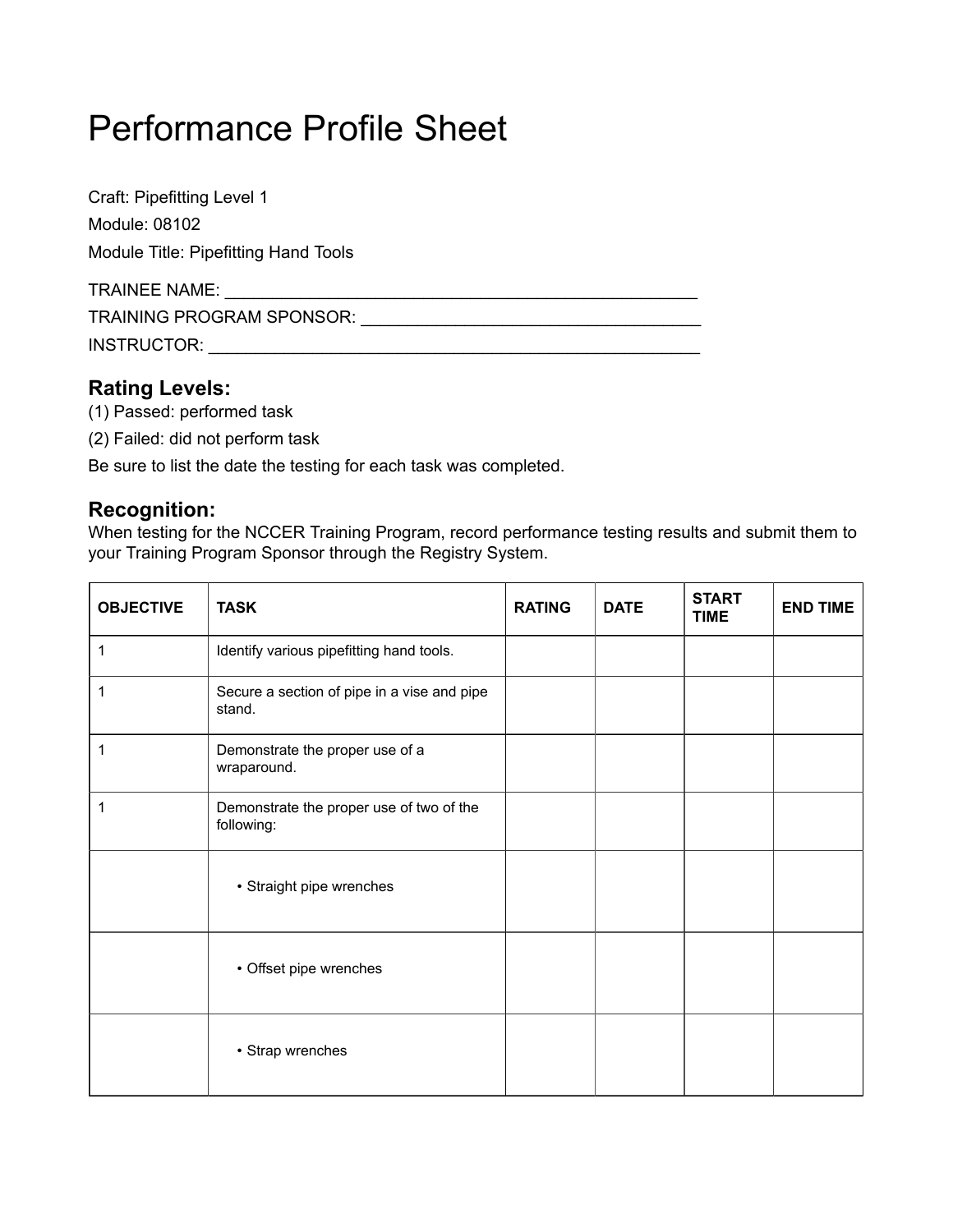| <b>OBJECTIVE</b> | <b>TASK</b>                                                                           | <b>RATING</b> | <b>DATE</b> | <b>START</b><br><b>TIME</b> | <b>END TIME</b> |
|------------------|---------------------------------------------------------------------------------------|---------------|-------------|-----------------------------|-----------------|
| 1                | Demonstrate the proper use of two of the<br>following:                                |               |             |                             |                 |
|                  | • Laser level                                                                         |               |             |                             |                 |
|                  | • Torpedo and larger levels                                                           |               |             |                             |                 |
|                  | • Center finder                                                                       |               |             |                             |                 |
| 1                | Check square and level:                                                               |               |             |                             |                 |
|                  | • Turn tongue 180 degrees from where it<br>was                                        |               |             |                             |                 |
|                  | • Flip level to ensure it is level                                                    |               |             |                             |                 |
|                  | • Using a square, check square from a<br>fitting to a fitting, or a fitting to a pipe |               |             |                             |                 |

#### **Please make sure that both the Candidate/Trainee and Performance Evaluator sign and date this form in the space provided.**

### **Signatures:**

I, the undersigned, acknowledge the successful completion of the above performance task(s) under the supervision of an NCCER certified Performance Evaluator.

| Candidate/Trainee:     | Date: |
|------------------------|-------|
| Performance Evaluator: | Date: |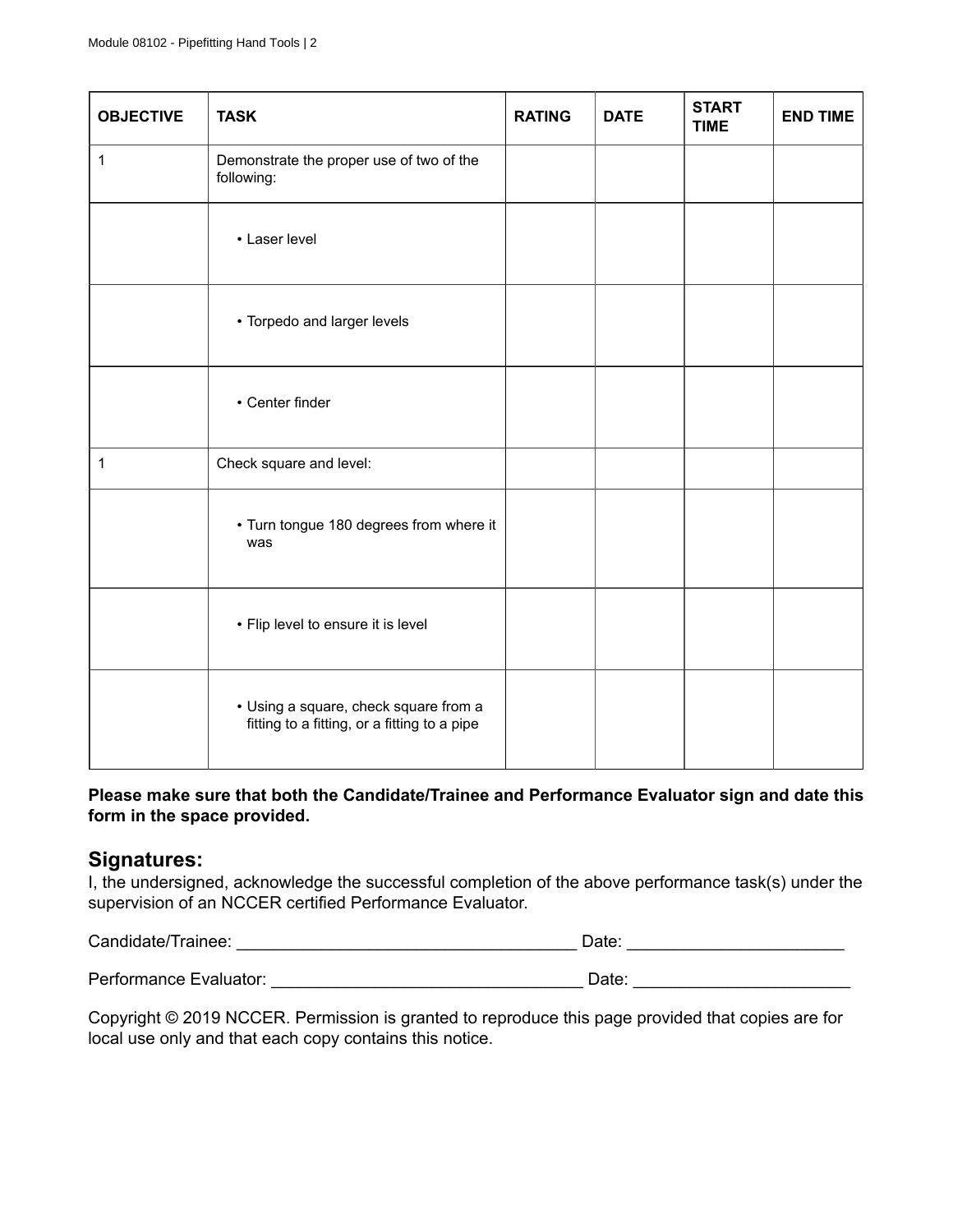Craft: Pipefitting Level 1 Module: 08103 Module Title: Pipefitting Power Tools

| <b>TRAINEE NAME:</b>             |  |
|----------------------------------|--|
| <b>TRAINING PROGRAM SPONSOR:</b> |  |
| INSTRUCTOR:                      |  |

## **Rating Levels:**

- (1) Passed: performed task
- (2) Failed: did not perform task

Be sure to list the date the testing for each task was completed.

## **Recognition:**

When testing for the NCCER Training Program, record performance testing results and submit them to your Training Program Sponsor through the Registry System.

| <b>OBJECTIVE</b> | <b>TASK</b>                                                                 | <b>RATING</b> | <b>DATE</b> | <b>START</b><br><b>TIME</b> | <b>END TIME</b> |
|------------------|-----------------------------------------------------------------------------|---------------|-------------|-----------------------------|-----------------|
| 2                | Cut pipe using a portable band saw (do not<br>use a threading machine).     |               |             |                             |                 |
| 3                | Use an end grinder/die grinder.                                             |               |             |                             |                 |
| 3                | Operating a portable grinder, properly prep<br>and bevel the end of a pipe. |               |             |                             |                 |
| 3                | Identify several types of pipe bevelers.                                    |               |             |                             |                 |
| 4                | Replace dies in a threading machine.                                        |               |             |                             |                 |
| 4                | Cut, ream, and thread pipe using a<br>threading machine.                    |               |             |                             |                 |
| 4                | Cut and thread nipples using a nipple<br>chuck.                             |               |             |                             |                 |
| 4                | Thread pipe using a portable power drive.                                   |               |             |                             |                 |

**Please make sure that both the Candidate/Trainee and Performance Evaluator sign and date this form in the space provided.**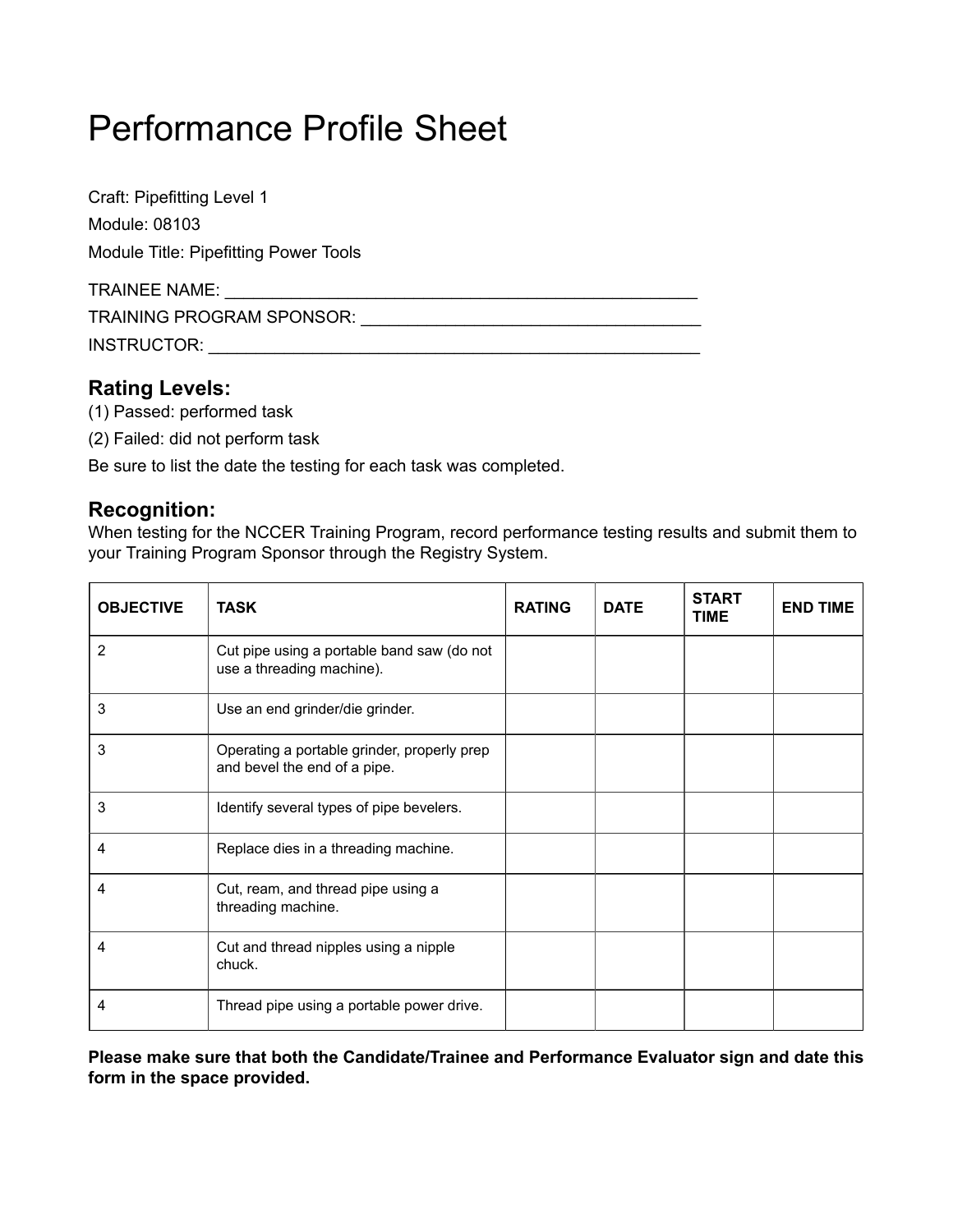## **Signatures:**

I, the undersigned, acknowledge the successful completion of the above performance task(s) under the supervision of an NCCER certified Performance Evaluator.

| Candidate/Trainee:     | Date: |
|------------------------|-------|
|                        |       |
| Performance Evaluator: | Date: |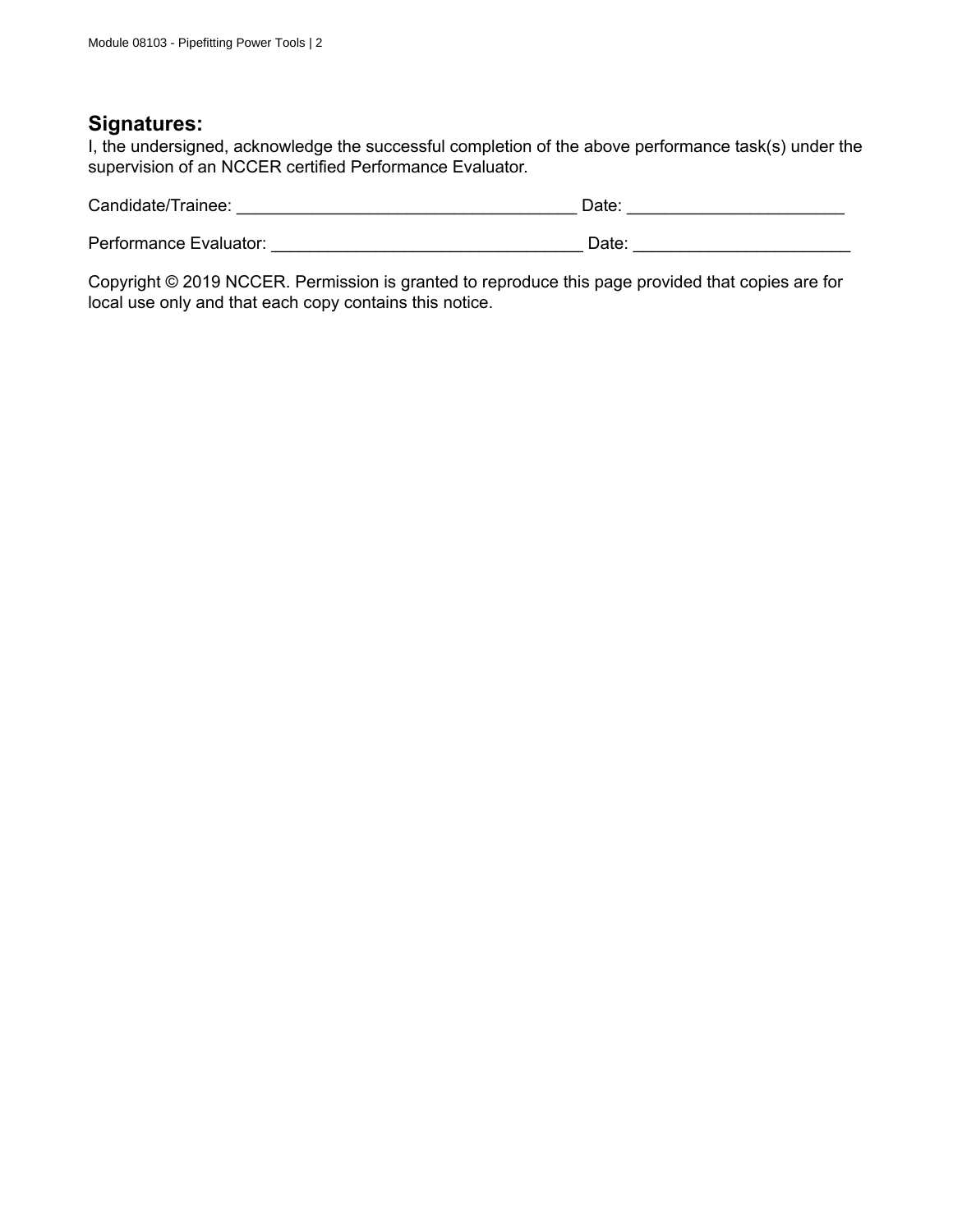Craft: Welding Level 1 Module: 29102 Module Title: Oxyfuel Cutting

| <b>TRAINEE NAME:</b>             |  |
|----------------------------------|--|
| <b>TRAINING PROGRAM SPONSOR:</b> |  |
| INSTRUCTOR:                      |  |

## **Rating Levels:**

- (1) Passed: performed task
- (2) Failed: did not perform task

Be sure to list the date the testing for each task was completed.

## **Recognition:**

When testing for the NCCER Training Program, record performance testing results and submit them to your Training Program Sponsor through the Registry System.

| <b>OBJECTIVE</b> | <b>TASK</b>                                                   | <b>RATING</b> | <b>DATE</b> | <b>START</b><br><b>TIME</b> | <b>END TIME</b> |
|------------------|---------------------------------------------------------------|---------------|-------------|-----------------------------|-----------------|
| 3                | Set up oxyfuel equipment.                                     |               |             |                             |                 |
| 3                | Light and adjust an oxyfuel torch.                            |               |             |                             |                 |
| 3                | Shut down oxyfuel cutting equipment.                          |               |             |                             |                 |
| 3                | Disassemble oxyfuel cutting equipment.                        |               |             |                             |                 |
| 3                | Change empty gas cylinders.                                   |               |             |                             |                 |
| 4                | Cut shapes from various thicknesses of<br>steel, emphasizing: |               |             |                             |                 |
|                  | • Straight line cutting                                       |               |             |                             |                 |
|                  | • Square shape cutting                                        |               |             |                             |                 |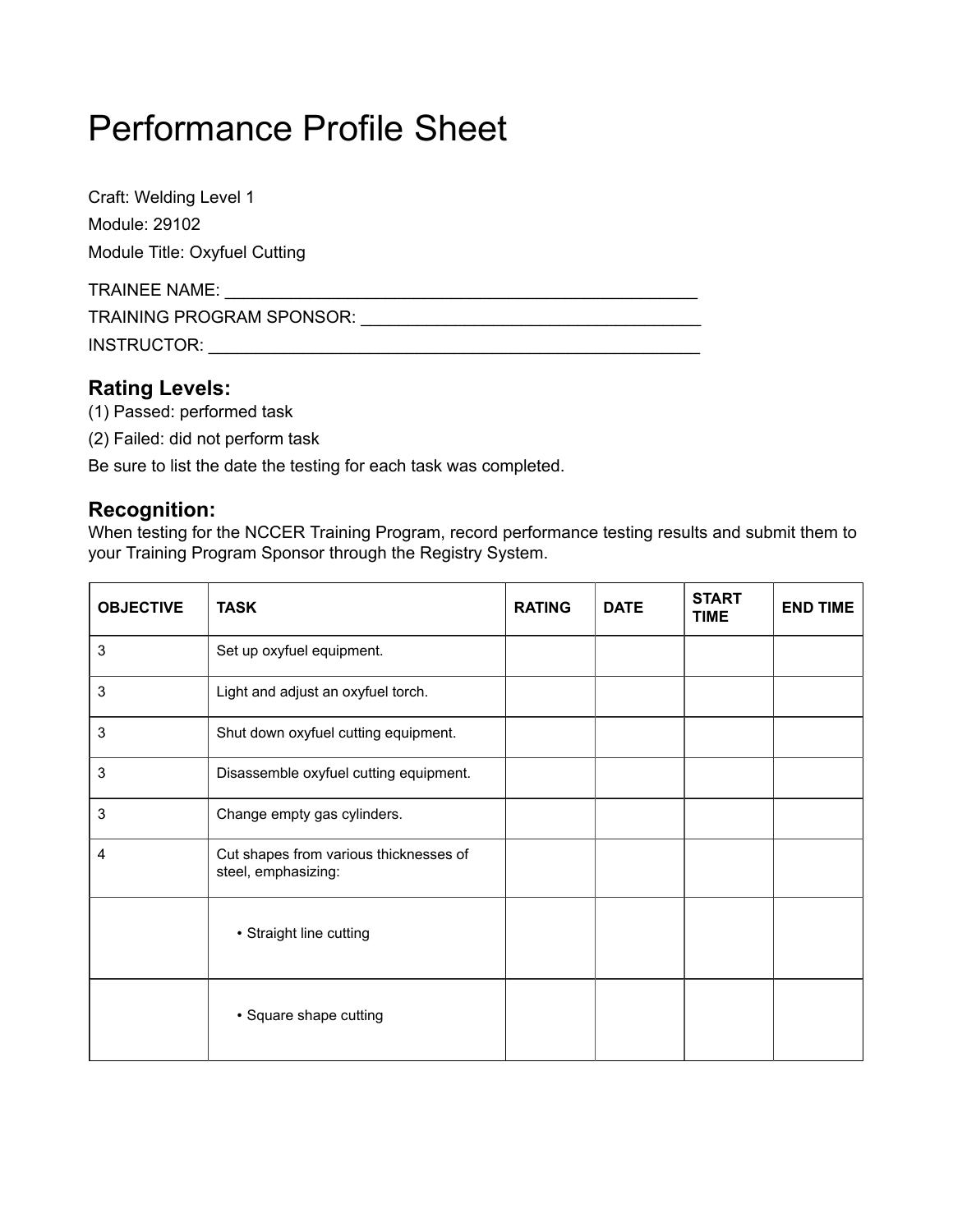| <b>OBJECTIVE</b> | <b>TASK</b>                                             | <b>RATING</b> | <b>DATE</b> | <b>START</b><br><b>TIME</b> | <b>END TIME</b> |
|------------------|---------------------------------------------------------|---------------|-------------|-----------------------------|-----------------|
|                  | • Piercing                                              |               |             |                             |                 |
|                  | • Beveling                                              |               |             |                             |                 |
|                  | • Cutting slots                                         |               |             |                             |                 |
| 4                | Perform washing.                                        |               |             |                             |                 |
| 4                | Perform gouging.                                        |               |             |                             |                 |
| 4                | Use a track burner to cut straight lines and<br>bevels. |               |             |                             |                 |

#### **Please make sure that both the Candidate/Trainee and Performance Evaluator sign and date this form in the space provided.**

#### **Signatures:**

I, the undersigned, acknowledge the successful completion of the above performance task(s) under the supervision of an NCCER certified Performance Evaluator.

| Candidate/Trainee:     | Date: |
|------------------------|-------|
|                        |       |
| Performance Evaluator: | Date: |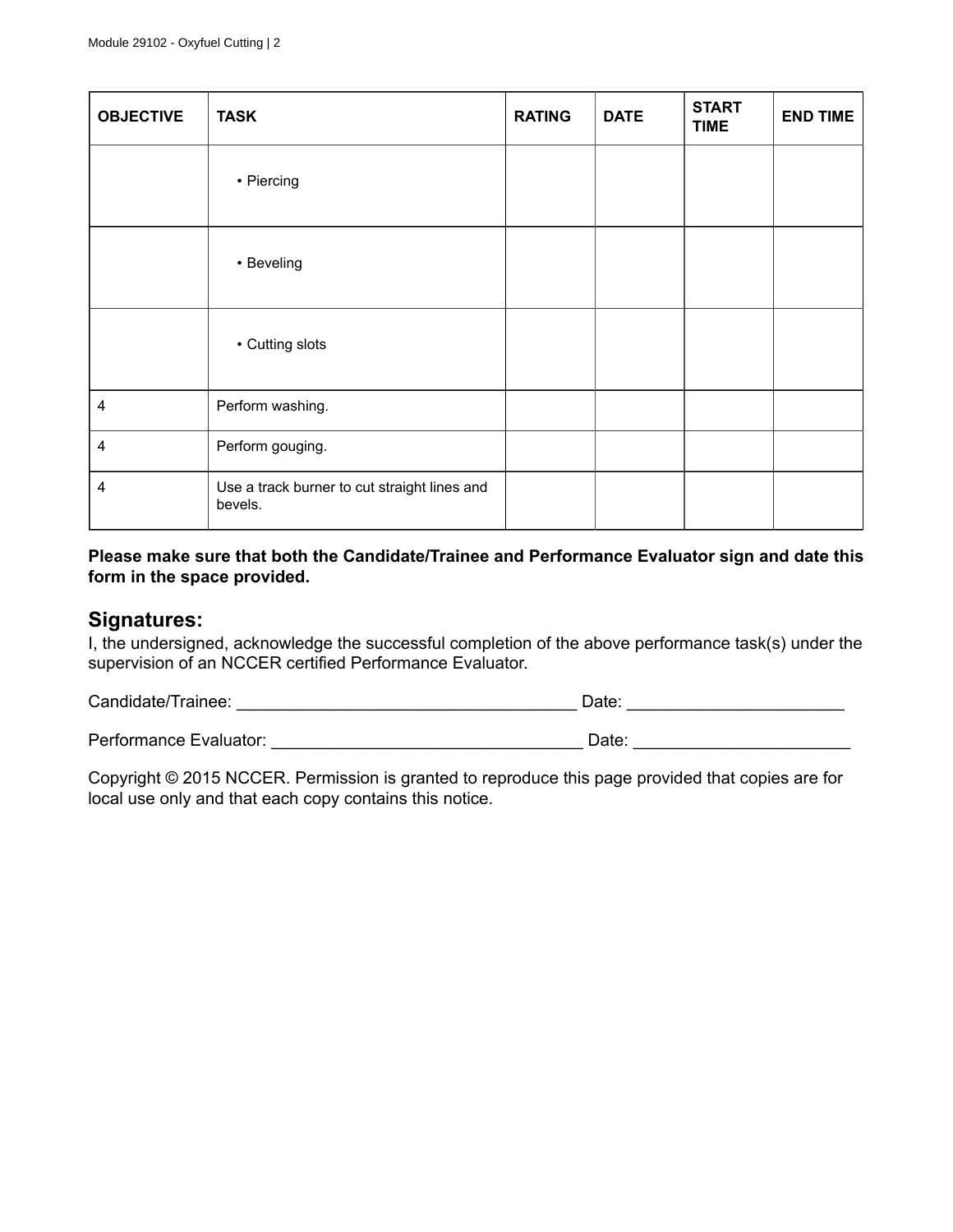Craft: Pipefitting Level 1 Module: 08105 Module Title: Ladders and Scaffolds

| TRAINEE NAME:                    |  |
|----------------------------------|--|
| <b>TRAINING PROGRAM SPONSOR:</b> |  |
| INSTRUCTOR:                      |  |

## **Rating Levels:**

- (1) Passed: performed task
- (2) Failed: did not perform task

Be sure to list the date the testing for each task was completed.

## **Recognition:**

When testing for the NCCER Training Program, record performance testing results and submit them to your Training Program Sponsor through the Registry System.

| <b>OBJECTIVE</b> | TASK                                                                              | <b>RATING</b> | <b>DATE</b> | <b>START</b><br><b>TIME</b> | <b>END TIME</b> |
|------------------|-----------------------------------------------------------------------------------|---------------|-------------|-----------------------------|-----------------|
|                  | Select, inspect, and use stepladders,<br>straight ladders, and extension ladders. |               |             |                             |                 |
|                  | Demonstrate 3-point contact and the 4-to-1<br>rule.                               |               |             |                             |                 |
|                  | Erect, inspect, and disassemble tubular<br>buck scaffolding.                      |               |             |                             |                 |

**Please make sure that both the Candidate/Trainee and Performance Evaluator sign and date this form in the space provided.**

## **Signatures:**

I, the undersigned, acknowledge the successful completion of the above performance task(s) under the supervision of an NCCER certified Performance Evaluator.

| Candidate/Trainee:     | Date: |  |
|------------------------|-------|--|
| Performance Evaluator: | Date: |  |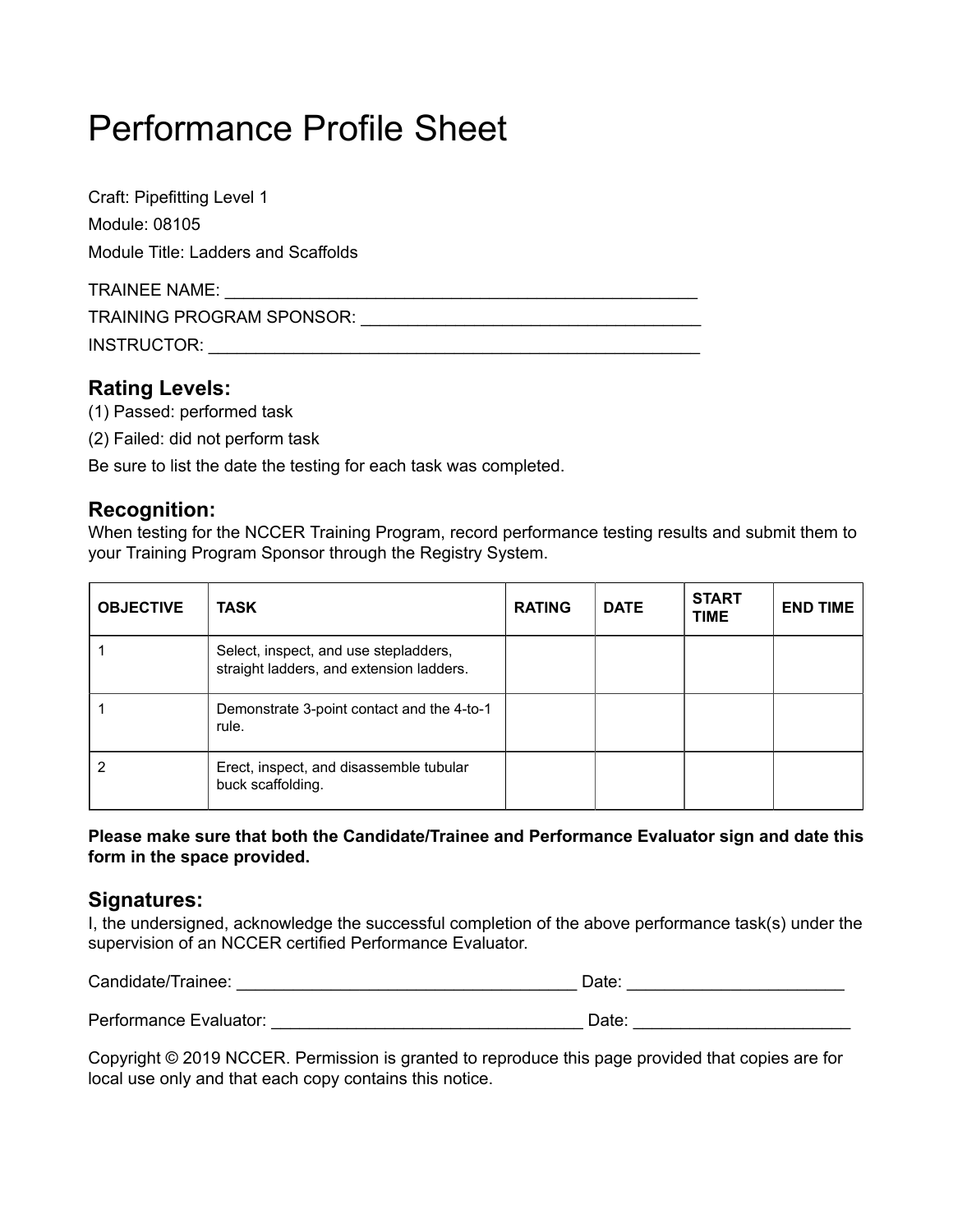Craft: Pipefitting Level 1 Module: 08106 Module Title: Motorized Equipment One TRAINEE NAME: \_\_\_\_\_\_\_\_\_\_\_\_\_\_\_\_\_\_\_\_\_\_\_\_\_\_\_\_\_\_\_\_\_\_\_\_\_\_\_\_\_\_\_\_\_\_\_\_\_\_ TRAINING PROGRAM SPONSOR: \_\_\_\_\_\_\_\_\_\_\_\_\_\_\_\_\_\_\_\_\_\_\_\_\_\_\_\_\_\_\_\_\_\_\_\_

INSTRUCTOR: \_\_\_\_\_\_\_\_\_\_\_\_\_\_\_\_\_\_\_\_\_\_\_\_\_\_\_\_\_\_\_\_\_\_\_\_\_\_\_\_\_\_\_\_\_\_\_\_\_\_\_\_

## **Rating Levels:**

- (1) Passed: performed task
- (2) Failed: did not perform task

Be sure to list the date the testing for each task was completed.

### **Recognition:**

When testing for the NCCER Training Program, record performance testing results and submit them to your Training Program Sponsor through the Registry System.

| <b>OBJECTIVE</b> | <b>TASK</b>                                                                                            | <b>RATING</b> | <b>DATE</b> | <b>START</b><br><b>TIME</b> | <b>END TIME</b> |
|------------------|--------------------------------------------------------------------------------------------------------|---------------|-------------|-----------------------------|-----------------|
| 2                | Perform all prestart checks for engine-<br>driven generators.                                          |               |             |                             |                 |
| $\overline{2}$   | Operate engine-driven generators.                                                                      |               |             |                             |                 |
| 2                | Set up and operate engine-driven welding<br>machines.                                                  |               |             |                             |                 |
| 3                | Perform all prestart checks for portable air<br>compressors.                                           |               |             |                             |                 |
| 3                | Operate portable air compressors.                                                                      |               |             |                             |                 |
| 5                | Identify forklift trucks and recognize safety<br>hazards involved in working around them.              |               |             |                             |                 |
| 7                | Identify portable pumps to use for specific<br>applications.                                           |               |             |                             |                 |
| 8                | Identify types of hydraulic cranes and<br>recognize safety hazards involved in<br>working around them. |               |             |                             |                 |